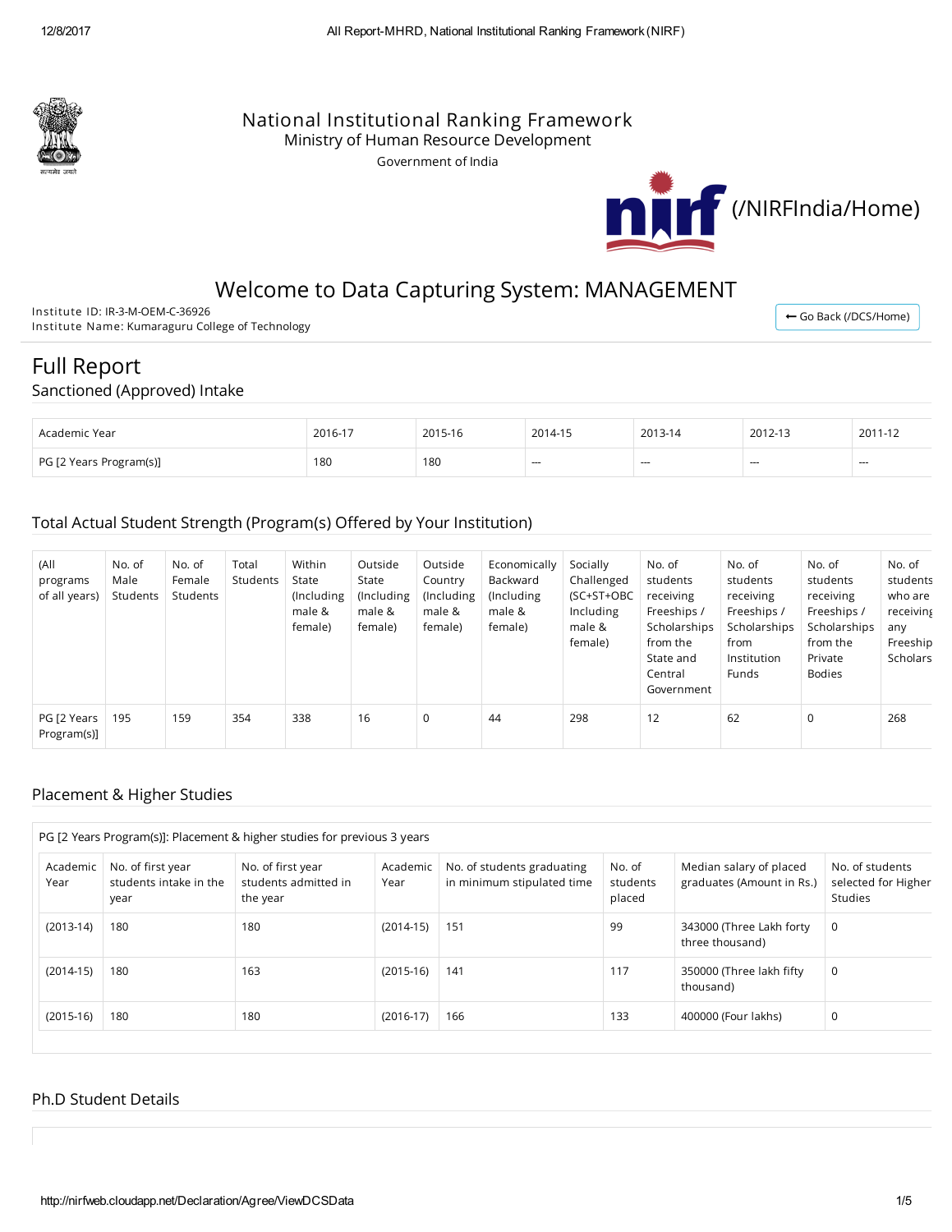#### Ph.D (Student pursuing doctoral program till 2016-17; Students admitted in the academic year 2017-18 should no be entered here).

|           | <b>Total Students</b> |
|-----------|-----------------------|
| Full Time |                       |
| Part Time | 15                    |
|           |                       |

# No. of Ph.D students graduated (including Integrated Ph.D) 2016-17 2015-16 2014-15 Full Time  $\begin{array}{c|c} 0 & 0 & 0 \end{array}$ Part Time  $\begin{array}{ccccccc} & 2 & & & & 1 & & & & 2 \end{array}$

### Financial Resources: Utilised Amount for the Capital & Operational expenditure for previous 3 years

| <b>Financial Year</b>                                                                                                                               | 2016-17                                                                                       | 2015-16                                                         | 2014-15                                                      |
|-----------------------------------------------------------------------------------------------------------------------------------------------------|-----------------------------------------------------------------------------------------------|-----------------------------------------------------------------|--------------------------------------------------------------|
|                                                                                                                                                     | <b>Utilised Amount</b>                                                                        | Utilised Amount                                                 | <b>Utilised Amount</b>                                       |
| Annual Capital Expenditure on Academic Activities and Resources (excluding expenditure on buildings)                                                |                                                                                               |                                                                 |                                                              |
| Library                                                                                                                                             | 332931 (Three Lakh thirty two<br>thousand nine hundred and<br>thirty one)                     | 306000 (Three Lakh Six<br>Thousand)                             | 969000 (Nine lakh Sixty nine<br>Thousand)                    |
| New Equipment for Laboratories                                                                                                                      | 366000 (Three Lakh Sixty Six<br>Thousand)                                                     | 1241000 (Twelve Lakh Forty One<br>thousand)                     | 101000 (One lakh One thous:                                  |
| <b>Engineering Workshops</b>                                                                                                                        | 0 (Zero)                                                                                      | 0 (Zero)                                                        | 0 (Zero)                                                     |
| Studios                                                                                                                                             | 0 (Zero)                                                                                      | 0 (Zero)                                                        | 0 (Zero)                                                     |
| Other expenditure on creation of Capital Assets (excluding<br>expenditure on Land and Building)                                                     | 180000 (One Lakh eighty<br>thousand)                                                          | 0 (Zero)                                                        | 0 (Zero)                                                     |
| Annual Operational Expenditure                                                                                                                      |                                                                                               |                                                                 |                                                              |
| Salaries (Teaching and Non Teaching staff)                                                                                                          | 17970544 (One Crore Seventy<br>Nine Lakh and Seventy thousand<br>five hundred and Forty four) | 16926000 (One Crore Sixty nine<br>lakh and Twenty six thousand) | 15937000 (One Crore Fifty ni<br>lakh and Thirty seven Thousa |
| Maintenance of Academic Infrastructure or consumables, other<br>running expenditures etc. (excluding maintenance of hostels and<br>allied services) | 6315723 (Sixty three lakh fifteen<br>thousand seven hundred and<br>twenty three)              | 4864000 (Forty eight lakh sixty<br>four thousand)               | 2684000 (Twenty six lakh Eigl<br>four thousand)              |
| Seminars/Conferences/Workshops                                                                                                                      | 943750 (Nine lakh forty three<br>thousand seven hundred and<br>fifty)                         | 0 (Zero)                                                        | 0 (Zero)                                                     |

### Sponsored Research Details

| Financial Year                  | 2016-17 | 2015-16 | 201 |
|---------------------------------|---------|---------|-----|
| Total no. of Sponsored Projects | 17      |         |     |
|                                 | 16      |         |     |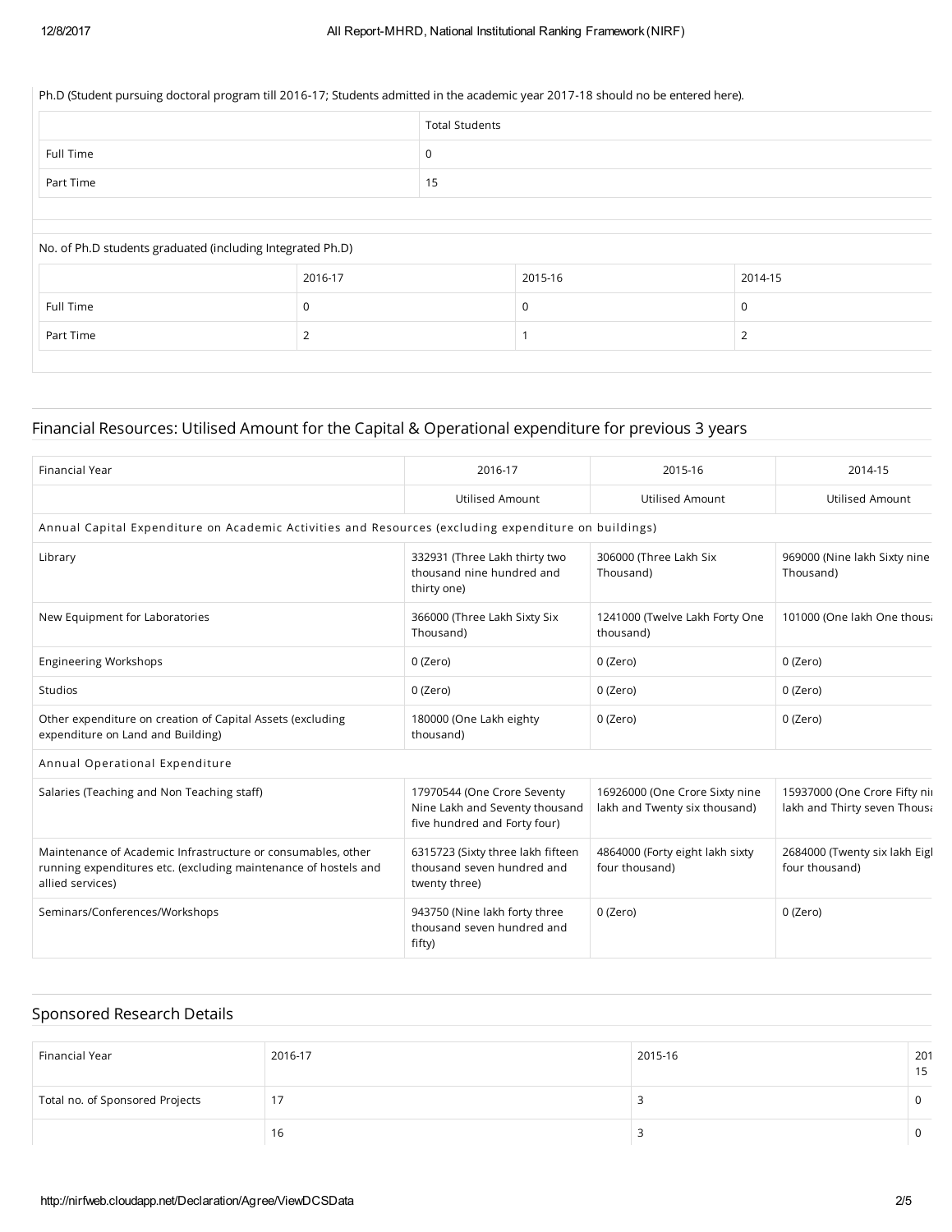| Total no. of Funding Agencies               |                                                                       |                                                       |     |
|---------------------------------------------|-----------------------------------------------------------------------|-------------------------------------------------------|-----|
| Total Amount Received (Amount in<br>Rupees) | 2795960                                                               | 141950                                                |     |
| Amount Received in Words                    | Twenty Seven Lakh Ninety five thousand Nine Hundred and sixty<br>only | One lakh forty one thousand nine hundred and<br>fifty | Zer |

# Consultancy Project Details

| Financial Year                                     | 2016-17                                                          | 2015-16                                                         | 2014-15                                            |
|----------------------------------------------------|------------------------------------------------------------------|-----------------------------------------------------------------|----------------------------------------------------|
| Total no. of Consultancy Projects                  | -11                                                              | 10                                                              |                                                    |
| Total no. of Client Organizations                  | 9                                                                |                                                                 |                                                    |
| <b>Total Amount Received (Amount</b><br>in Rupees) | 1294892                                                          | 3808820                                                         | 1210452                                            |
| Amount Received in Words                           | Twelve lakh ninety four thousand eight hundred<br>and ninety two | Thirty Eight Lakh Eight Thousand Eight<br><b>Hundred Twenty</b> | Twelve Lakh Ten Thousand Four<br>Hundred Fifty Two |

# Executive Development Programs (Minimum one year duration)

| Financial Year                              | 2016-17 | 2015-16 | 2014-15 |
|---------------------------------------------|---------|---------|---------|
| Total no. of Executive Development Programs | 0       |         | 0       |
| Total no. of Participants                   | 0       |         | J.      |
| Total Annual Earnings (Amount in Rupees)    | 0       |         | 0       |
| Total Annual Earnings in Words              | Zero    | Zero    | Zero    |

# PCS Facilties: Facilities of physically challenged students

| 1. Do your institution buildings have Lifts/Ramps?                                                                                                          | Yes, in all the<br>buildings |
|-------------------------------------------------------------------------------------------------------------------------------------------------------------|------------------------------|
| 2. Do your institution have provision for walking aids, including wheel chairs and transportation from one building to another for handicapped<br>students? | Yes, in all the<br>buildings |
| 3. Do your institution buildings have specially designed toilets for handicapped students?                                                                  | Yes, in all the<br>buildings |

# Faculty Details

| Srno | Name            | Age | Designation            | Gender | Qualification | Experience (In<br>Months) | Is Associated<br>Last Year | Currently working with<br>institution? | Joining<br>Date  | Leaving<br>Date | Associa<br>type |
|------|-----------------|-----|------------------------|--------|---------------|---------------------------|----------------------------|----------------------------------------|------------------|-----------------|-----------------|
|      | A Latha         | 38  | Assistant<br>Professor | Female | <b>MBA</b>    | 164                       | Yes                        | Yes                                    | $04-07-$<br>2013 | $\cdots$        | Regula          |
|      | A Senthil Kumar | 39  | Assistant              | Male   | Ph.D          | 182                       | Yes                        | Yes                                    | $01-07-$         | $- - -$         | Regula          |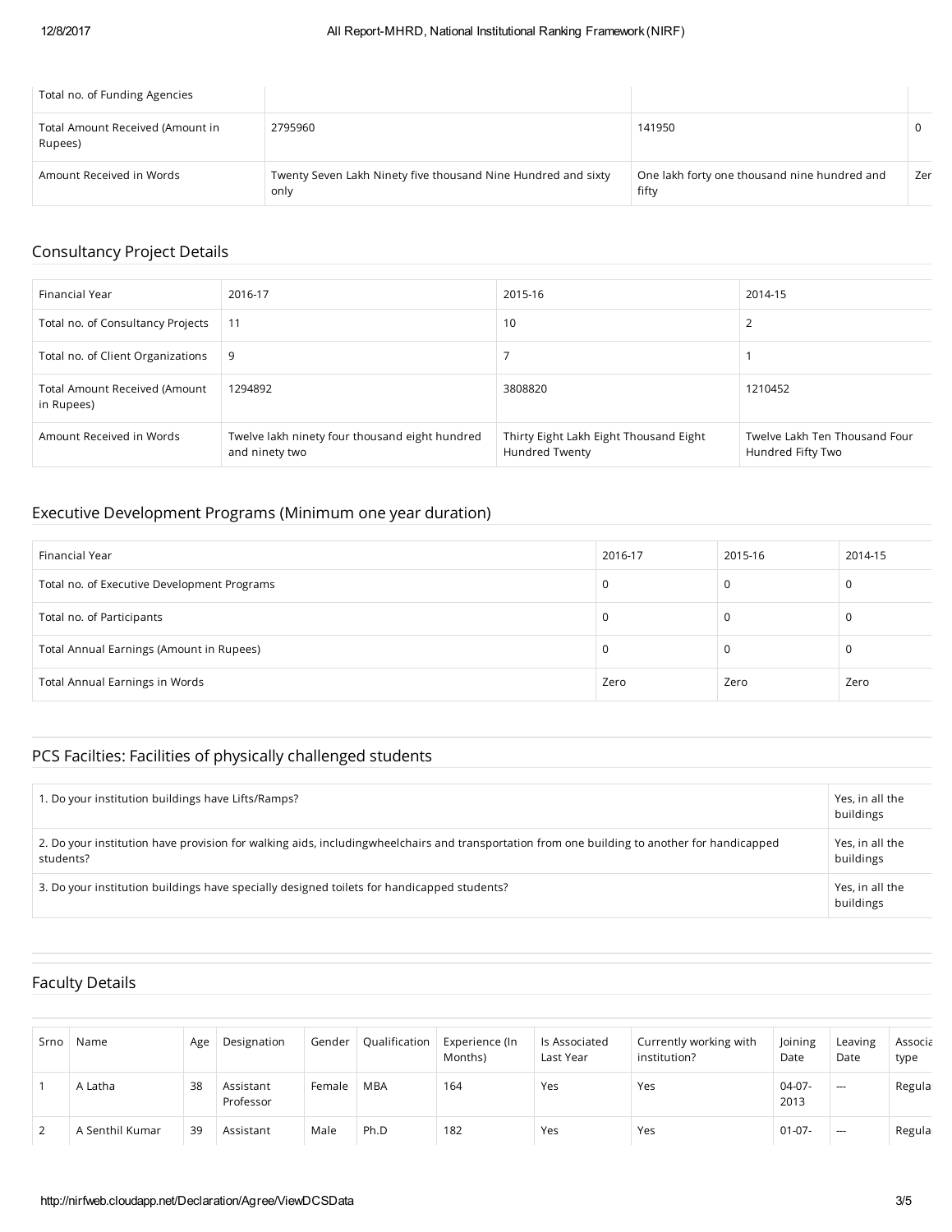|                |                          |    | Professor              |        |            |     |     |     | 2006                |                          |          |
|----------------|--------------------------|----|------------------------|--------|------------|-----|-----|-----|---------------------|--------------------------|----------|
| 3              | Anshul Saxena            | 30 | Assistant<br>Professor | Male   | <b>MBA</b> | 88  | No  | Yes | 06-06-<br>2016      | ---                      | Regula   |
| $\overline{4}$ | B L Lakshmi Meera        | 39 | Assistant<br>Professor | Female | Ph.D       | 108 | Yes | Yes | $11 - 08 -$<br>2014 | $\overline{\phantom{a}}$ | Regula   |
| 5              | <b>B</b> Poongodi        | 41 | Assistant<br>Professor | Female | Ph.D       | 182 | Yes | Yes | $01 - 08 -$<br>2012 | ---                      | Regula   |
| 6              | Chandrasekhar            | 63 | Other                  | Male   | Ph.D       | 456 | Yes | No  | $01-02-$<br>2017    | $31 - 05 -$<br>2017      | Visiting |
| $\overline{7}$ | G K Suresh               | 46 | Professor              | Male   | <b>MBA</b> | 265 | Yes | Yes | 08-05-<br>2017      | <u></u>                  | Regula   |
| 8              | Janavi Reddy Puli        | 32 | Other                  | Female | <b>MBA</b> | 127 | Yes | No  | $08-01-$<br>2017    | $30 - 01 -$<br>2017      | Visiting |
| 9              | K Senthamarai<br>Kannan  | 47 | Assistant<br>Professor | Male   | <b>MBA</b> | 320 | Yes | Yes | 17-06-<br>2010      | ---                      | Regula   |
| 10             | Kannan V                 | 52 | Professor              | Male   | Ph.D       | 350 | Yes | Yes | 17-08-<br>2012      | ---                      | Regula   |
| 11             | Karunanidhi M            | 50 | Other                  | Male   | B.Sc.      | 301 | Yes | No  | $27-12-$<br>2016    | $05-01-$<br>2017         | Visiting |
| 12             | Krishnamurthy B          | 59 | Other                  | Male   | M.Sc.      | 397 | Yes | No  | $01-12-$<br>2016    | $31 - 01 -$<br>2017      | Visiting |
| 13             | Lakshmi S                | 32 | Assistant<br>Professor | Female | <b>MBA</b> | 76  | Yes | Yes | $01-07-$<br>2014    | ---                      | Regula   |
| 14             | M Deepa                  | 38 | Assistant<br>Professor | Female | <b>MBA</b> | 170 | Yes | Yes | 05-08-<br>2011      | ---                      | Regula   |
| 15             | M Kirupa<br>Priyadarsini | 38 | Associate<br>Professor | Female | Ph.D       | 178 | Yes | Yes | 06-06-<br>2011      | ---                      | Regula   |
| 16             | Mary Cherian             | 52 | Professor              | Female | Ph.D       | 347 | Yes | Yes | 06-06-<br>2011      | ---                      | Regula   |
| 17             | P Mohanamani             | 37 | Assistant<br>Professor | Female | Ph.D       | 157 | Yes | Yes | $01 - 08 -$<br>2013 | ---                      | Regula   |
| 18             | P Nalini                 | 35 | Assistant<br>Professor | Female | Ph.D       | 103 | Yes | Yes | $01-08-$<br>2014    | ---                      | Regula   |
| 19             | R Gokilavani             | 36 | Assistant<br>Professor | Female | Ph.D       | 140 | Yes | Yes | $01 - 08 -$<br>2014 | <u></u>                  | Regula   |
| 20             | R Hemanalini             | 39 | Assistant<br>Professor | Female | Ph.D       | 184 | Yes | No  | $01 - 08 -$<br>2007 | $31 - 01 -$<br>2017      | Regula   |
| 21             | R<br>Vinayagasundaram    | 48 | Associate<br>Professor | Male   | Ph.D       | 301 | Yes | Yes | 06-06-<br>2011      | ---                      | Regula   |
| 22             | S Jaisankar              | 52 | Associate<br>Professor | Male   | Ph.D       | 290 | Yes | Yes | $01 - 08 -$<br>2014 | ---                      | Regula   |
| 23             | S Lakshmanan             | 59 | Other                  | Male   | <b>MBA</b> | 396 | Yes | No  | $01-07-$<br>2016    | $31 - 08 -$<br>2016      | Visiting |
| 24             | S Palanisamy             | 65 | Other                  | Male   | M.COM      | 446 | Yes | No  | 19-07-<br>2016      | $31 - 10 -$<br>2016      | Visiting |
| 25             | S Sangeetha              | 36 | Assistant<br>Professor | Female | Ph.D       | 169 | Yes | Yes | 02-06-<br>2006      | $\hspace{0.05cm} \ldots$ | Regula   |
|                |                          |    |                        |        |            |     |     |     |                     |                          |          |